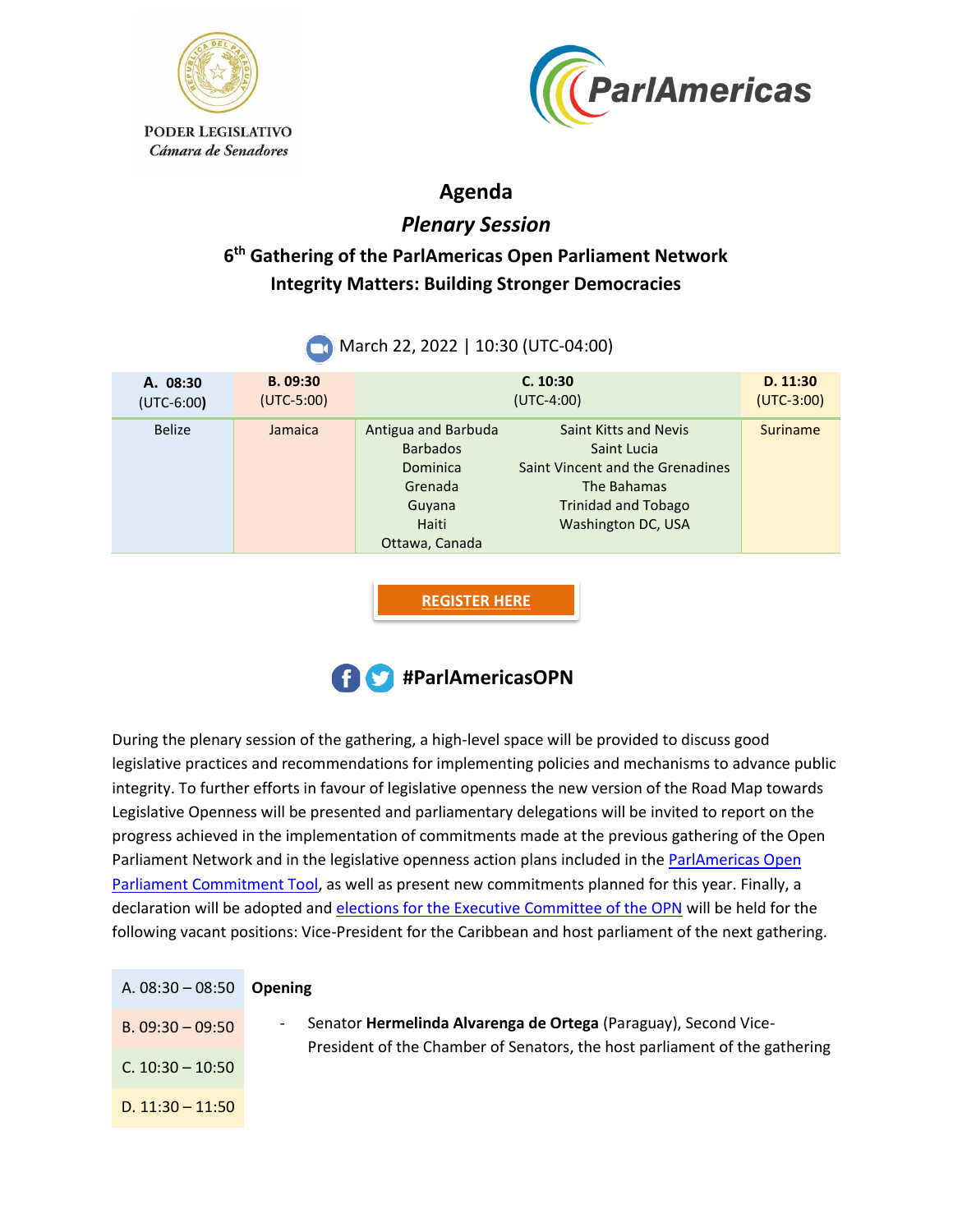- A. 08:50 09:20 **Keynote Address: Strengthening Public Integrity for Democratic Governance** - Moderator: The Honourable **Joseph Isaac** (Dominica), Speaker of the B. 09:50 – 10:20
- House of Assembly and ParlAmericas Board Member - Ms. **Delia Ferreira**, Chair, Transparency International C.  $10:50 - 11:20$
- *Public integrity is a fundamental pillar upon which to advocate for the interests of the common good and, thereby, protect, recognize, and guarantee the fulfillment of human rights, thus contributing to a better quality of life for all members of society. Strengthening integrity not only within public entities but throughout society is crucial in undertakings to prevent and fight corruption, especially in post-pandemic recovery processes. This session will focus on the findings and impacts of public integrity on democratic systems.* D.  $11:50 - 12:20$

#### A. 09:20 – 09:25 **Official Launch of the Road Map towards Legislative Openness 2.0**

- B.  $10:20 10:25$
- C. 11:20 11:25
- D.  $12:20 12:25$

- Senator **Blanca Ovelar** (Paraguay), President of ParlAmericas *After its adoption in 2016 at the 1st Gathering of the ParlAmericas Open Parliament Network held in Paraguay, the Roadmap towards Legislative Openness has served as the main guidance and reference for the region's legislative powers in their efforts to implement and advance the agenda of open parliament along with its respective pillars: transparency, accountability, citizen participation, and ethics and probity. As a result of a review and update process that included not only input from legislators and parliamentary officials, but also international and civil society organizations, the new edition of the Roadmap towards Legislative Openness will be officially launched to commemorate the 5th year since its adoption.*

#### A. 09:25 – 09:30 **Presentation of the Memorandum on Parliamentary Engagement developed by the Open Government Partnership** B. 10:25 – 10:30

- Ms. **Lotte Geunis**, Open Parliament Consultant, Open Government Partnership

*In recognition of the fundamental role of parliaments in the actions and processes that lead to more open governments and states, the Open Government Partnership (OGP) launched a memorandum in December 2021 that aims to provide a methodical and comprehensible framework to facilitate the engagement of parliaments in OGP processes. Given its relevance in advancing legislative openness, this [memorandum](https://www.opengovpartnership.org/documents/memorandum-on-parliamentary-engagement/) will be presented during the gathering of the ParlAmericas Open Parliament Network.* D.  $12:25 - 12:30$ 

- 
- 

C. 11:25 – 11:30

B. 10:30 – 11:10

### A. 09:30 – 10:10 **Presentation of results of open parliament commitments made at the 5th Gathering of the ParlAmericas Open Parliament Network and of new commitments**

- Moderator: The Honourable **Reginald Farley** (Barbados), President of the Senate  $C. 11:30 - 12:10$ D.  $12:30 - 13:10$ 
	- Senator **Felix Ajpi** (Bolivia)
	- The Honourable **René Cormier** (Canada), Senator and Second Vice-President for North America of the ParlAmericas Open Parliament Network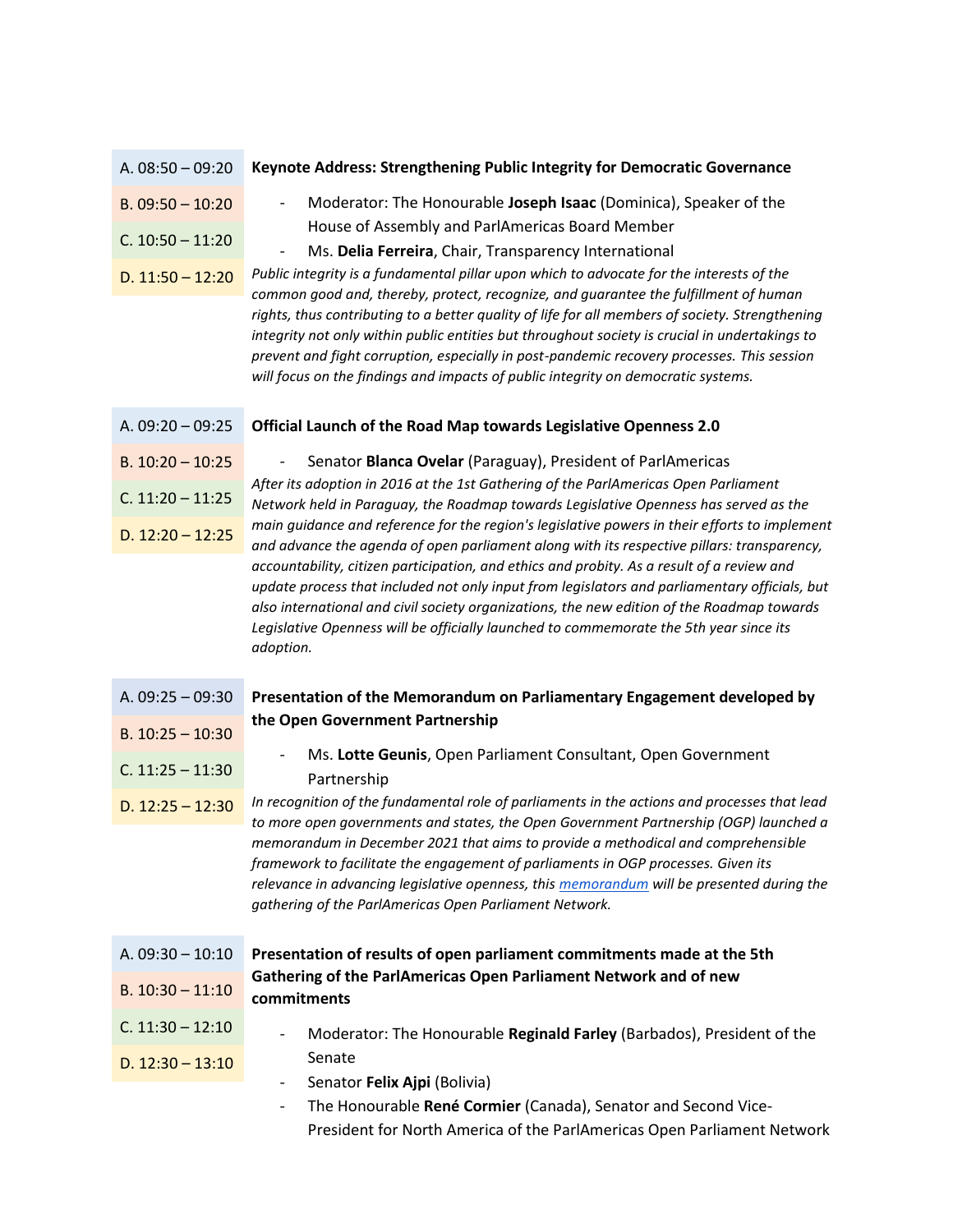- Member of the Chamber of Deputies **Vlaldo Mirosevic** (Chile), Vice-President of the Bicameral Transparency Group
- Mr. **Jorge Humberto Mantilla** (Colombia), Secretary General of the Chamber of Representatives
- Member of the Legislative Assembly **Ana Lucía Delgado** (Costa Rica), First Vice-President for Central America of the ParlAmericas Open Parliament Network (video)
- Member of the National Assembly **Corina Cano Córdoba** (Panama), Second Vice-President of the ParlAmericas Open Parliament Network for Central America
- Senator **Patrick Kemper** (Paraguay), Member the Special Committee of Open Parliament
- The Honourable **Claudius Francis** (Saint Lucia), Speaker of the House of Assembly and ParlAmericas Board Member

*Parliamentary delegations are invited to report on the progress achieved in the commitments made at the previous gathering of the ParlAmericas Open Parliament Network, which were published in the [ParlAmericas Open Parliament Commitment Tool,](http://www.parlamericas.org/en/open-parliament/parl-comm-tracker.aspx?/) and to present new commitments that can be implemented by next year, for 3 minutes per delegation. If your parliamentary delegation would like to participate in this session, you are kindly invited to complete th[e form available at this link](https://parlamericas.org/uploads/documents/OPN2022_Presentation_Forms_ENG.pdf) and send it to the ParlAmericas International Secretariat by March 18, 2022.*

| A. $10:10 - 10:20$    | <b>Elections</b> |
|-----------------------|------------------|
| $B. 11:10 - 11:20$    |                  |
| $C_{1}$ 12:10 – 12:20 |                  |
| D. $13:10 - 13:20$    |                  |

| A. 10:20 - 10:30   | Reading of the declaration                                                 |
|--------------------|----------------------------------------------------------------------------|
| $B. 11:20 - 11:30$ | Senator <b>Hermelinda Alvarenga</b> de Ortega (Paraguay), Second Vice-     |
| $C. 12:20 - 12:30$ | President of the Chamber of Senators, the host parliament of the gathering |
| D. $13:20 - 13:30$ |                                                                            |